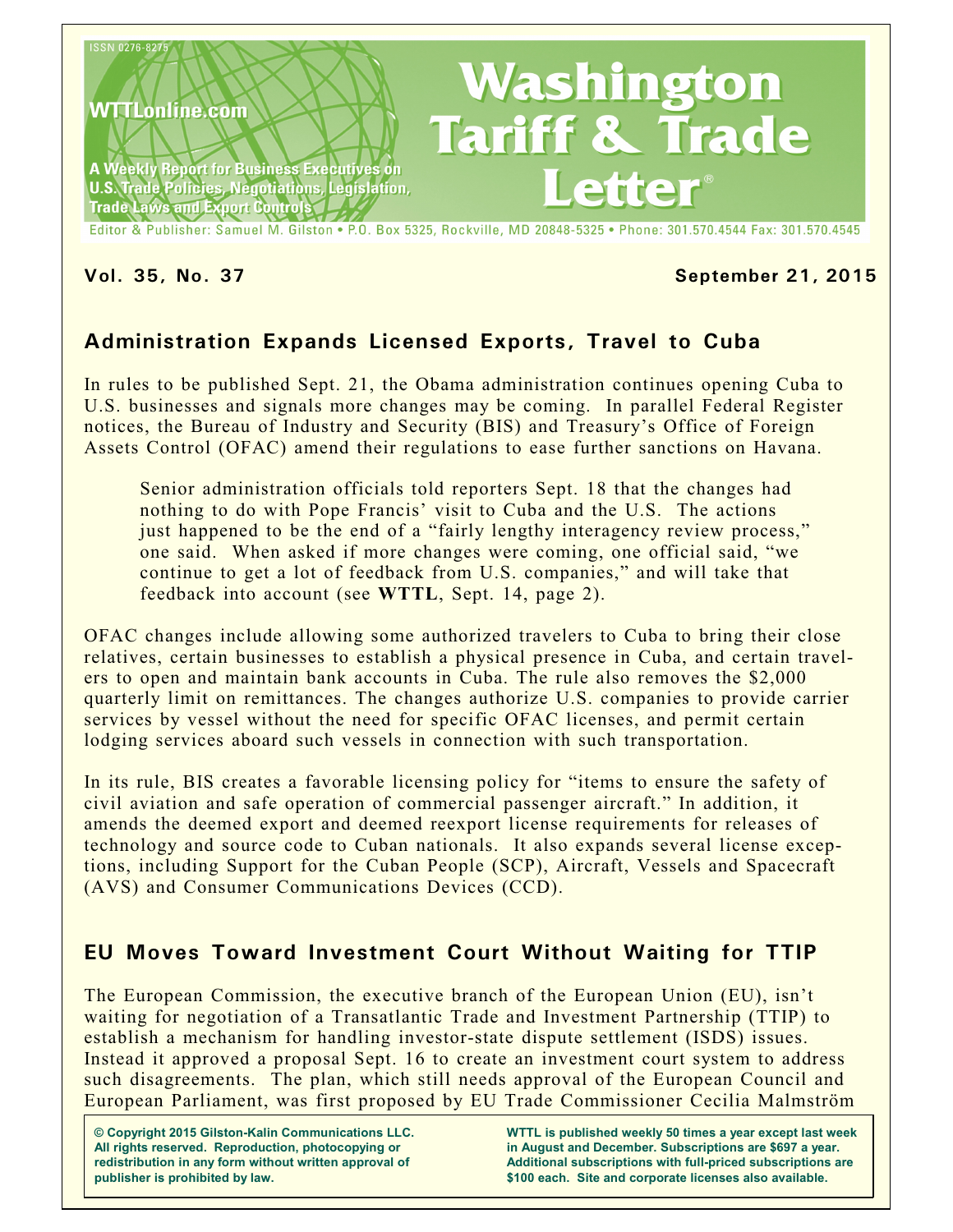in May (see **WTTL**, May 11, page 2). The proposal drew a negative reaction from the U.S. Chamber of Commerce. "If the EU still regards the TTIP as a serious objective, today's proposal is deeply flawed. Tough negotiations lie ahead, and the reforms the United States has undertaken in recent years in its own investment agreements represent a far superior starting point for these important deliberations," said a statement by Chamber Vice President for European Affairs Marjorie Chorlins.

"Today, we're delivering on our promise – to propose a new, modernized system of investment courts, subject to democratic principles and public scrutiny," Malmström said in a statement. "We want to establish a new system built around the elements that make citizens trust domestic or international courts," she said. "It's very important to have an open and transparent exchange of views on this widely debated issue," she added.

The proposal calls for creation of a public investment court system that would have a "first instance" tribunal and an appeal tribunal. Judges would be publicly appointed just as members of the International Court of Justice and the WTO Appellate Body. The criteria for investors to bring suits would be defined and limited to cases based on discrimination, expropriation without compensation or denial of justice. It would also assure that governments maintain the right to regulate. The Commission said it wants the system "enshrined and guaranteed in the provisions of the trade and investment agreements."

The proposal came out of a lengthy public debate within the EU over ISDS provisions in trade agreements. Malmström has called ISDS "the most toxic acronym in Europe." A commission call for public comments on the issue in 2014 drew some 150,000 comments, with about 67,000 opposing ISDS, but 50,000 reportedly were nearly identical suggesting an orchestrated effort against these provisions.

# **China Pleas for Acceptance of its Procurement Proposal**

China wants the rest of the world to understand its problems and why it can't make a better offer for accession to the World Trade Organization's (WTO) Government Procurement Agreement (GPA). At a GPA committee meeting Sept. 16, Chinese officials reportedly claimed their last proposal in December 2014 was improved over previous proposals and as much as it can do under current economic conditions in the country.

Any additional concessions will have to wait until reforms of state-owned enterprises and military procurement have made more progress and regional governments are willing to make reforms, Chinese officials said, according to sources in Geneva. If GPA parties don't accept the current offer, they may have to wait a long time for a better one, the Chinese reportedly said.

Other GPA members are still unhappy with China's proposed coverage of certain provinces and state-owned enterprises in the offer. The U.S. and EU urged China to improve its proposal, with the U.S. calling on Beijing to make a new revised offer in 2016.

Separately, the committee invited Moldova to join the GPA based on a draft decision paper circulated to parties July 31. Moldova could formally accede to the GPA 30 days after it has deposited its instrument of acceptance with the WTO. Moldova Ambassador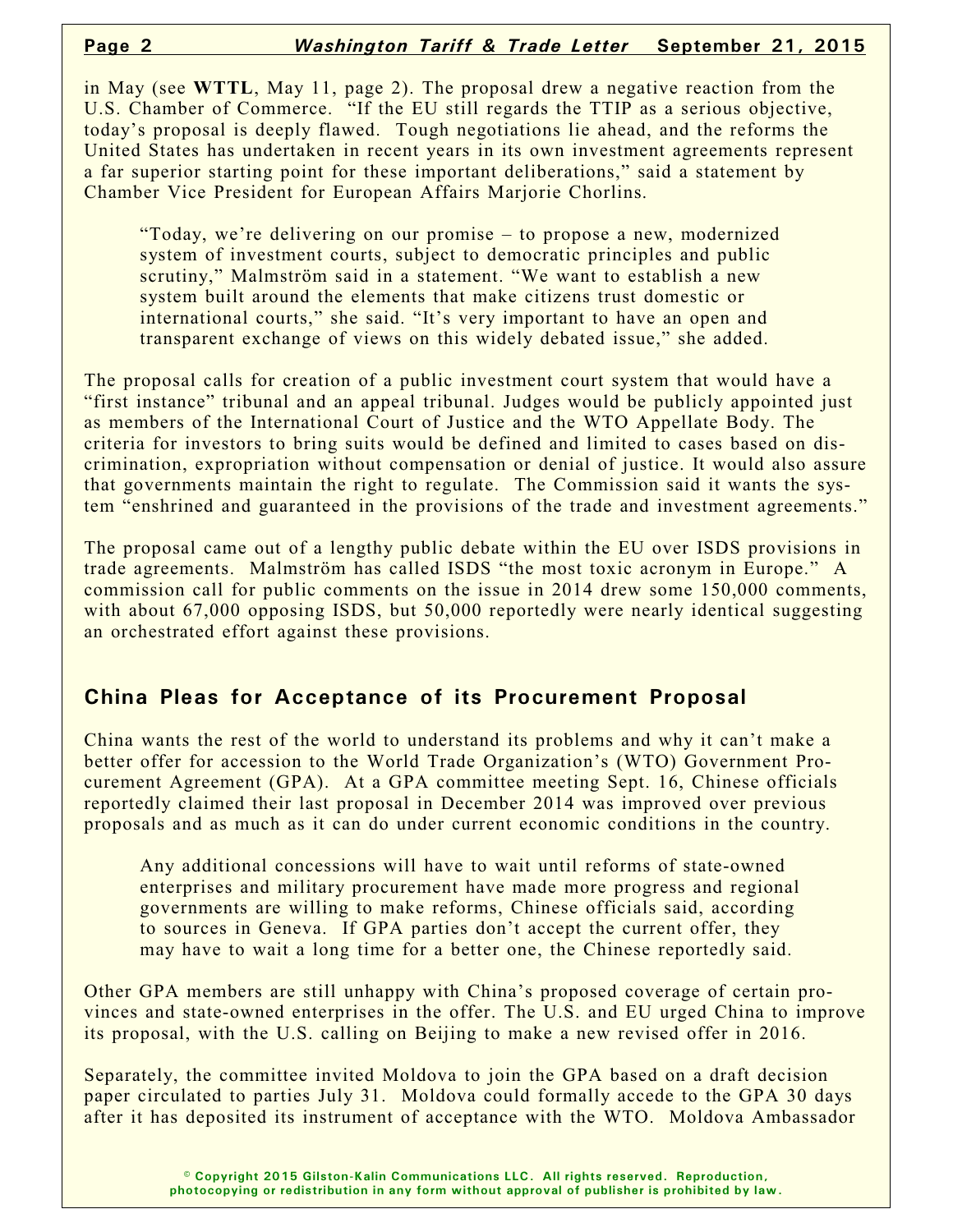Victor Moraru told the committee that his country is looking forward to joining the GPA as a way to lower costs, increase foreign investment and benefit its economy overall. He said his government would spare no effort to commence domestic acceptance procedures to ensure formal accession is concluded in a timely manner, one source reported.

### **Oil Legislation Set to Become Partisan Fight**

The coming debate over legislation to lift restrictions on crude oil exports is likely to become partisan as the White House has criticized proposed legislation as a Republican plan. After House Majority Whip Kevin McCarthy's (R-Calif.) announcement Sept. 15 that he expects a bill to come to the House floor soon, White House Spokesman Josh Earnest said the administration "wouldn't support legislation like the one that's been put forward by Republicans."

House action on oil exports got another boost Sept. 17 when the Energy and Commerce Committee reported out a bill (H.R. 702) that will end the president's authority to impose a ban on exports. The committee reported out the measure on an almost party-line vote of 31-19, with only three Democrats crossing over to support the bill.

Earnest said the administration's policy on oil exports "is made over at the Commerce Department." For an update on that position "if one is necessary, you can consult with the Commerce Department," he said. "The one thing that I would note is that this policy announcement is being made by Leader McCarthy in front of an organization in Houston that is largely funded by four or five of the biggest oil companies in the United States. So it is pretty clear, once again, where Republicans in Congress and their political benefactors stand when it comes to their energy policy priorities," Earnest said at the daily White House press briefing.

After announcing plans for bringing oil legislation to the House floor, McCarthy posted a blog on his website questioning the lifting of restrictions on Iran's oil exports under the nuclear deal, while denying the ability of the U.S. to export oil. "If there was ever a time to lift the oil export ban, it's now. This outdated policy from the 1970s was created in a time when people thought Peak Oil was just on the horizon and scarcity left Americans waiting in lines to get gasoline. Now, America is the world's leading producer of gas and oil, which has lifted up our economy and helped us largely break free from our dependence on foreign oil," McCarthy blogged.

The two main provisions of H.R. 702 would repeal section 103 of the Energy Policy and Conservation Act of 1975, which gives the president authority to restrict the export of coal, petroleum products, natural gas, or petrochemical feedstocks and would bar any government official to impose or enforce any restriction on the export of crude oil. Before approving the bill, the committee passed by voice vote an amendment sponsored by Rep. Gene Green (D-Texas) to give the president authority under the International Emergency Economic Powers Act and other statutes to reimpose restrictions if there is a national emergency.

McCarthy's announcement drew a strong floor speech Sept. 16 by Sen. Ed Markey (D-Mass.), who has opposed any easing of oil export restrictions. "This is the beginning of a very important debate in our country and I'm looking forward to it," he said. "I think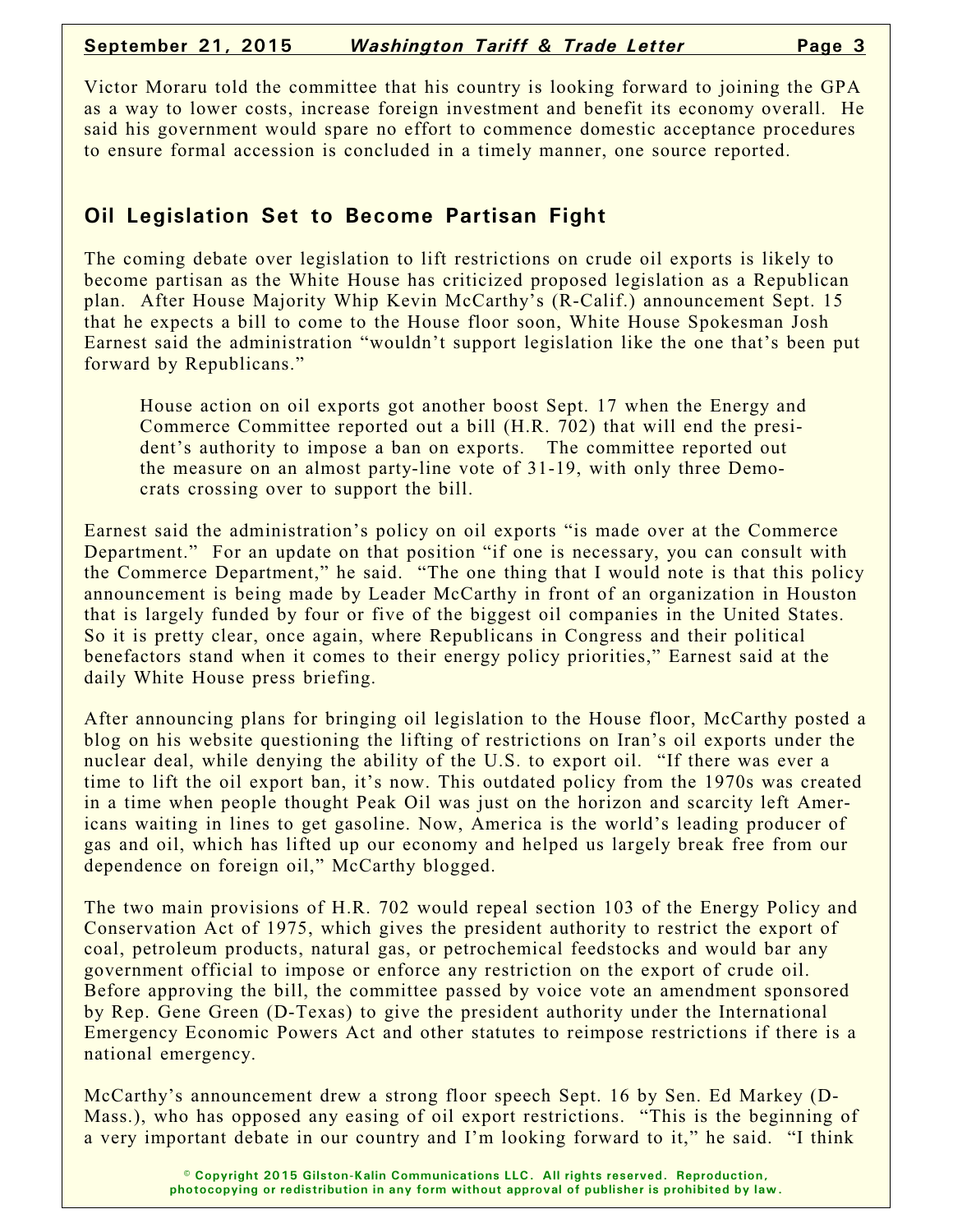the American people are going to rise up and realize that this is very dangerous for them on so many different levels that it will be rejected on the floor of the Senate before this entire process has ended," Markey said.

As economic reports have suggested that lifting restrictions would have little impact on consumer gas prices, opponents of lifting those rules have raised other concerns (see **WTTL**, Sept. 7, page 2). Among those factors are the impact of increased oil production in the U.S. would have on the environment, injury to the U.S. shipping industry that carries oil between U.S. ports under Jones Act protections, and higher costs for U.S. refiners who benefit from the lower price for U.S.-produced oil.

# **U.S. to Delay Lifting of Iran Sanctions Pending Verification**

President Obama will issue waivers of U.S. nuclear sanctions on Iran Oct. 15 but will delay their effective date until after the International Atomic Energy Agency (IAEA) verifies that Tehran has taken all necessary steps required under the Joint Comprehensive Plan of Action (JCPOA), administration officials announced Sept. 17. The announcement came after the Senate was blocked from voting on a motion of disapproval of the Iran nuclear deal and U.S. acceptance became official.

Oct. 15 is considered "adoption day" for the accord, but "implementation day" will come when the IAEA issues its verification report. "We expect the process to start on October 18th and then take months after that to implement all of these steps," one senior administration official told reporters, speaking on background.

Along with the U.S., the United Nations (UN) and European Union (EU) will follow a similar schedule to lift their nuclear sanctions on Iran. On implementation day, "the UN will terminate all the past resolutions, so it will terminate 1737, 1803, 1747, 1929," another official explained, referring to UN Security Council resolutions. The EU "will adopt a regulation that will also effectuate their sanctions relief, but again, taking effect only on implementation day once we've received the IAEA's report. So it's kind of putting these – both these documents into a suspended state until such time as the IAEA makes its report and activates the sanctions relief," the official said.

The U.S. waivers will be done so "they are effectively suspended and can be snapped back in the future," one official said. "Those waivers would be periodically renewed, and again, leaving the legislation in place such that we could effectively snap it back in the event of Iranian noncompliance," an official explained.

The waivers "will lay out every single piece of legislation or statutory provision that we need to waive in order to provide the sanctions relief. So this will include the legislative sanctions with respect to Iranian oil sales, with respect to Iran's transportation sector, with respect to banking – essentially that whole group of nuclear-related economic sanctions that are described in the deal. And so, essentially, most of the sanctions that deal with Iran's major sectors of its economy will be – the actual text of how we would waive them will be laid out in this waiver," one official said. While the JCPOA will allow U.S. financial institutions to provide U.S. bank notes to Iran and other entities to conduct trade, no financial transactions will be permitted to go through U.S. banks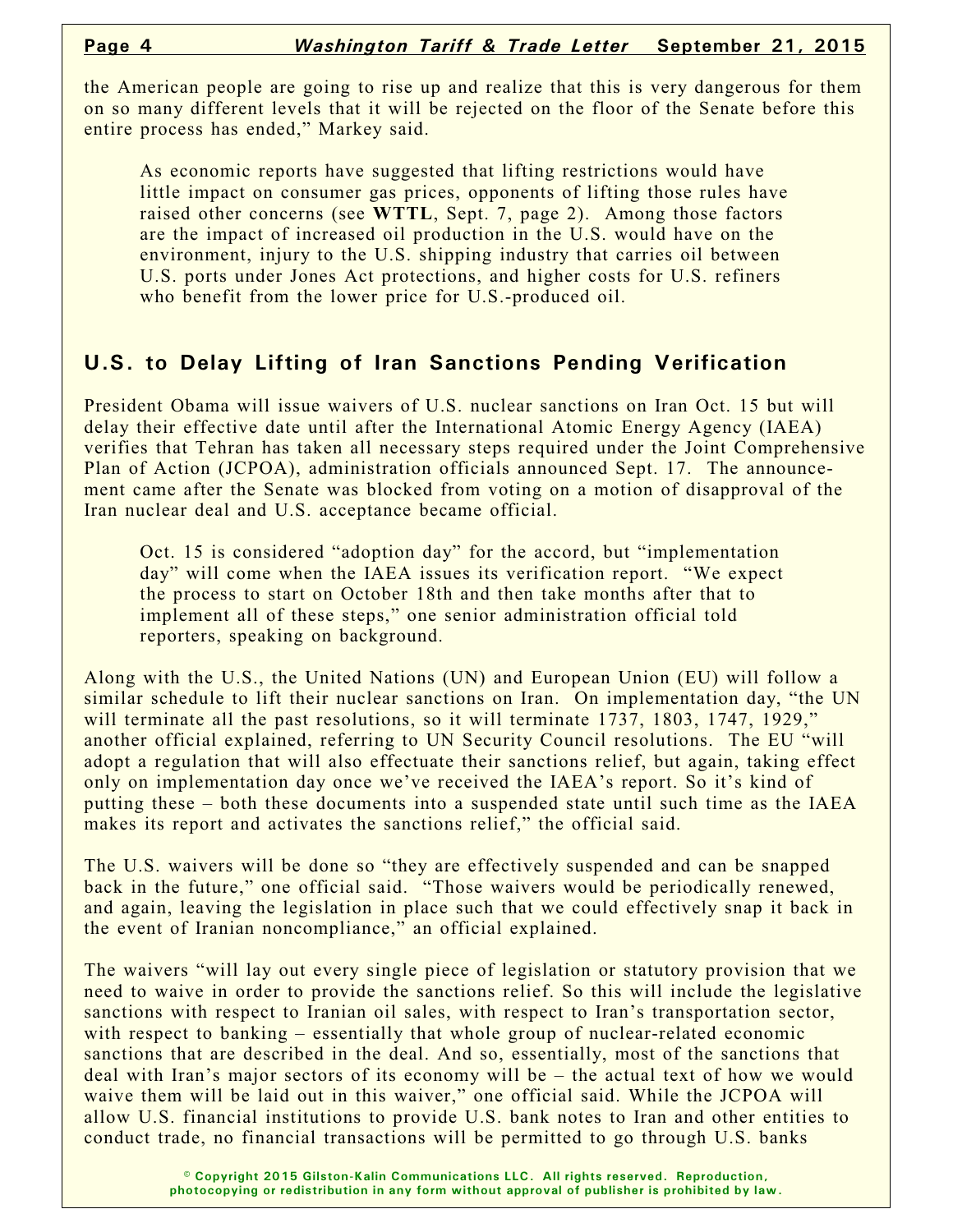because of sanctions that are not being lifted. "There are going to be a lot of sanctions, specifically in the United States, that will remain in place," one official emphasized.

"Among those is the prohibition on being able to use the U.S. financial system. And for most major – most large dollar transactions around the world, they would need to be able to do – go through the U.S. financial system, go through New York. That will not be allowed as part of this. Those sanctions are not being lifted as part of this deal. And it will not be allowed to do what you – as you correctly called U-turn transactions, transactions that would be ultimately going through New York or through the U.S. financial system," he added.

One official also tried to debunk claims that Iran would have immediate access to more than \$100 billion in frozen assets. "I think there's a common misperception that on implementation day a big suitcase full of cash shows up in Tehran and all of a sudden they have all this money, which I think is really – does a disservice to what actually is going to happen," he said.

"On implementation day, essentially, the rules, the sanctions that prevent Iran from doing a lot of this sort of business will be lifted, will be suspended, and so they'll be able to start doing that type of business. But it's going to take them some time, it's going to take their economy some time, to dig out of the hole that it's been in as a result of these sanctions," he contended.

"If a country wants to start buying Iranian oil, they'll be able to buy that oil right away. Will Iran be able to provide that much more oil – probably not. They'll have to build up their production capacity and work towards the point where they can actually increase the amount of oil they sell over time," he suggested.

"So in each case there will be things that will be immediately possible to do, but it will take time for Iran to really enjoy the full benefits of that. Iran is a big market. We expect that companies will be looking to do business there once these sanctions are lifted, and they'll be able to enjoy the sanctions relief that they anticipate. But with any sort of economic recovery it's going to take a significant amount of time," he added.

At the same time, Secretary of State John Kerry named Ambassador Stephen D. Mull to serve as lead coordinator for Iran nuclear implementation. Mull most recently served as ambassador to Poland and from 2010 to 2012 as executive secretary of the department. He was also involved in the early P5+1 talks with Iran and with the IAEA.

#### **Ex-Im Charter Still Unresolved As Year-End Looms**

As the end of the federal fiscal year Sept. 30 nears, the Export-Import Bank's (Ex-Im) fate is tied to talks on a short-term budget extension, which could allow the bank to keep managing existing financing but still not able to offer new aid. Reports of job losses due to the lack of Ex-Im backing don't appear to have much impact on bank opponents.

President Obama responded Sept. 16 to General Electric's (GE) announcement that it was moving 500 jobs overseas due to the lack of Ex-Im funding. "I was concerned about [GE's] announcement that jobs that were here in the United States are now going to be

> **© Copyright 2015 Gilston-Kalin Communications LLC. All rights reserved. Reproduction, photocopying or redistribution in any form without approval of publisher is prohibited by law.**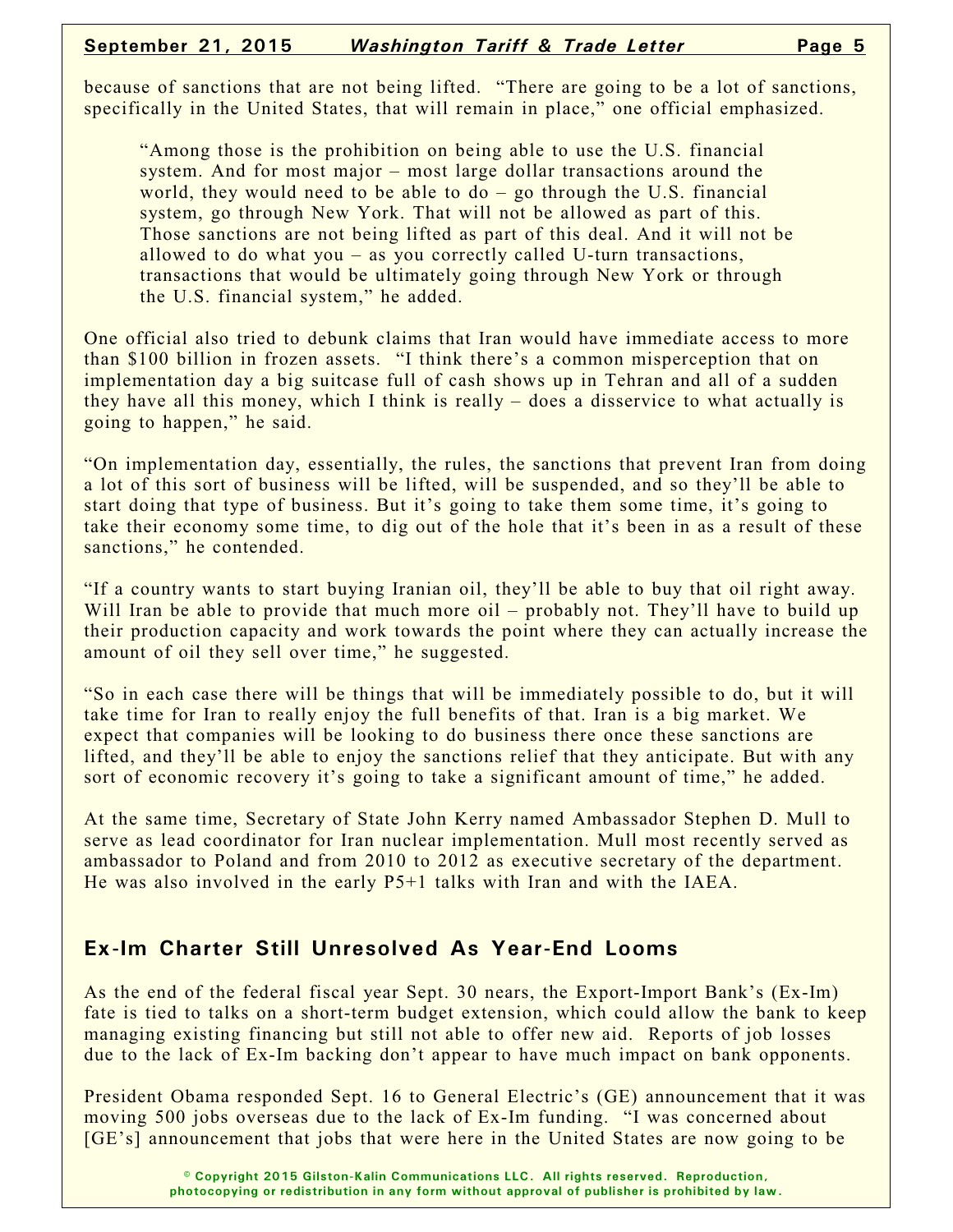overseas because we don't get this done," he told the Business Roundtable. "But that's true for the supply chain; it's also true for some smaller companies that use Ex-Im directly. It's not just that they're part of the GE or Boeing supply chain, it's that they're selling tea to a country and this is the only mechanism they have to be able to make those sales," Obama said.

During a meeting Obama held with Senate Minority Leader Harry Reid (D-Nev.) and House Minority Leader Nancy Pelosi (D-Calif.) Sept. 17, the three agreed they would support a clean, short-term continuing resolution to keep the government open.

In addition, they "spoke about the importance of securing passage of a long-term transportation bill that creates jobs and addresses our nation's critical infrastructure challenges, and renewing the Ex-Im Bank charter that Republicans have allowed to lapse, costing hundreds of jobs," a White House statement noted.

GE announced Sept. 15 that it had reached an agreement with the French export credit agency (COFACE) to provide a line of credit for global power projects. "To access the required export credit for its customers of its aeroderivatives turbines, GE will move its final assembly from the U.S. to Hungary and China," GE said.

"As related projects are bid and won in these two product lines, GE will move approximately 500 jobs from Texas, South Carolina, Maine and New York to France, Hungary and China," the company said. In 2014, GE employed some 305,000 people worldwide, with about 136,000 in the U.S. and the rest abroad, so the announcement seems to be mostly a public relations gambit to put pressure on Congress to renew Ex-Im's charter.

"We do not make today's announcements lightly, and in fact, have done everything in our power to avoid making these moves at all, but Congress left us no choice when it failed to reauthorize the Ex-Im Bank this summer. We know this will have an impact not only on our employees but on the hundreds of U.S. suppliers we work with that cannot move their facilities, but we cannot walk away from our customers," said GE Vice-Chairman John Rice in a statement.

# **Anti-Tax Groups Give Support to Miscellaneous Tariff Bills**

Miscellaneous tariff bills (MTB), which have languished in Congress for several years mainly due to conservative House members who consider their tariff-cutting provisions to be prohibited "earmarks," got unexpected support Sept. 11 from other conservatives who see tariffs as a form of taxes that they oppose. The groups, led by the National Taxpayers Union (NTU), launched a campaign and wrote to members of Congress, urging them to support new procedures for drafting MTBs in the pending Customs enforcement legislation (H.R. 644), which was left over after enactment of fast-track and trade preference measures (see **WTTL**, June 29, page 1).

"MTBs allow Congress to reduce tariffs, which are nothing more than taxes on American consumers and businesses. While we would prefer broader, more comprehensive approaches to tariff reductions, MTBs have long served as a bipartisan approach to lessening the burden of government and increasing economic growth," the groups wrote. "Congress must ensure that MTBs do not give undue consideration to special interests in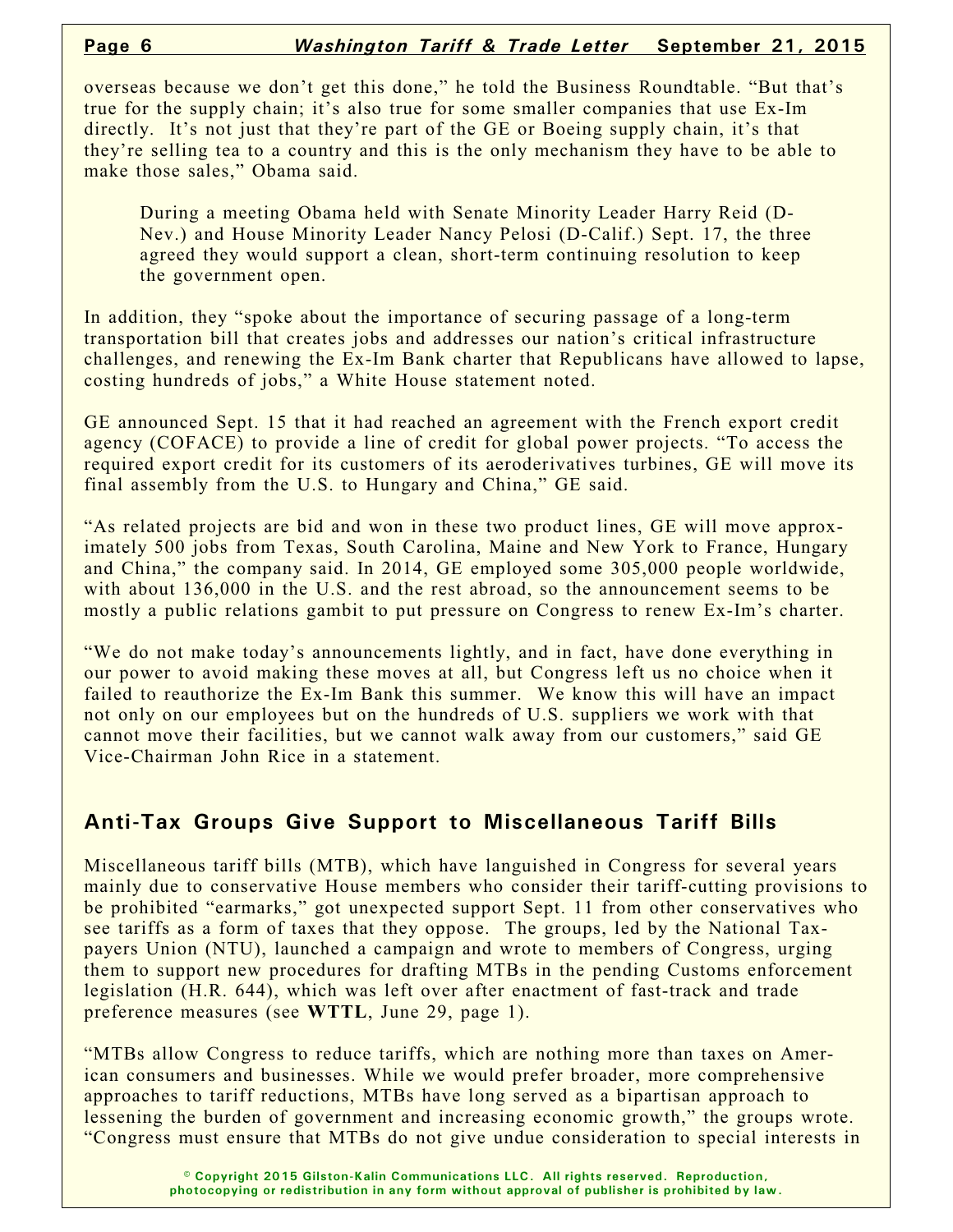Washington. To that end, the House and Senate should reform the process so that individual companies request tariff relief from the International Trade Commission, rather than appealing directly to Members of Congress. This would greatly benefit taxpayers by increasing transparency and accountability. Additionally, Congress should ensure that the ITC does not use MTBs to reward or deny tariff relief based on political considerations," they wrote. Congress hasn't passed an MTB package since 2010.

The pending provisions in the Customs bill were sponsored by Sen. Rob Portman (R-Ohio) and would shift the process to the ITC for vetting proposed tariff cuts or suspensions so individual lawmakers would not have to introduce them and give the appearance of providing special favors to companies that would benefit from the changes.

"As our coalition letter indicates, free market organizations know the great importance of lower tariffs for all Americans. While MTBs aren't a perfect way of advancing the critical goal of freer trade, they are an effective and achievable means of doing so," said NTU Executive Vice President Brandon Arnold in a statement.

In addition to NTU, the letter was signed by Council for Citizens Against Government Waste, Center for Individual Freedom, Competitive Enterprise Institute, R Street Institute, and Small Business and Entrepreneurship Council.

**\* \* \* Briefs \* \* \***

FCPA: Knut Hammarskjold, former co-CEO of oil and gas company PetroTiger, was sentenced Sept. 10 in Camden, N.J., U.S. District Court to time served and two years' probation for violating FCPA by bribing Colombian government officials to secure oil services contract worth roughly \$45 million. He pleaded guilty in February 2014. At same time, PetroTiger's former general counsel, Gregory Weisman, was given two years' probation for bribery and fraud charges connected to same scheme. Hammarskjold's co-CEO Joseph Sigelman was given three years' probation after pleading guilty in June for his role (see **WTTL**, June 22, page 8). Case was brought to Justice's attention through voluntary disclosure by PetroTiger, which cooperated with department's investigation, Justice said.

SHELVING: In 6-0 final vote Sept. 15, ITC found U.S. industry is materially injured by imports of dumped and subsidized boltless steel shelving units prepackaged for sale from China.

IRONING TABLES: In 6-0 "sunset" vote Sept. 18, ITC said revoking antidumping duty order on ironing tables and certain parts thereof from China would renew injury to U.S. industry.

STEEL WIRE STRAND: In 6-0 "sunset" vote Sept. 18, ITC said revoking antidumping and countervailing duty orders on prestressed concrete steel wire strand from China also would renew injury to U.S. industry.

SUGAR: Commerce issued final antidumping and countervailing duty decisions Sept. 17 on sugar from Mexico, with dumping margins from 40.48% to 42.14% and CVD rates from 5.78% to 43.93%. ITC held injury hearing Sept. 16. Case is subject to suspension agreement signed in December, but sugar interests are challenging in Court of International Trade ITC's finding in March that agreement remedies injury to domestic industry (see **WTTL**, Dec. 22, page 14).

THERMAL PAPER: CIT Senior Judge Nicholas Tsoucalas Sept. 17 upheld Commerce's 4th administrative review of antidumping order on lightweight thermal paper from Germany,

> **© Copyright 2015 Gilston-Kalin Communications LLC. All rights reserved. Reproduction, photocopying or redistribution in any form without approval of publisher is prohibited by law.**